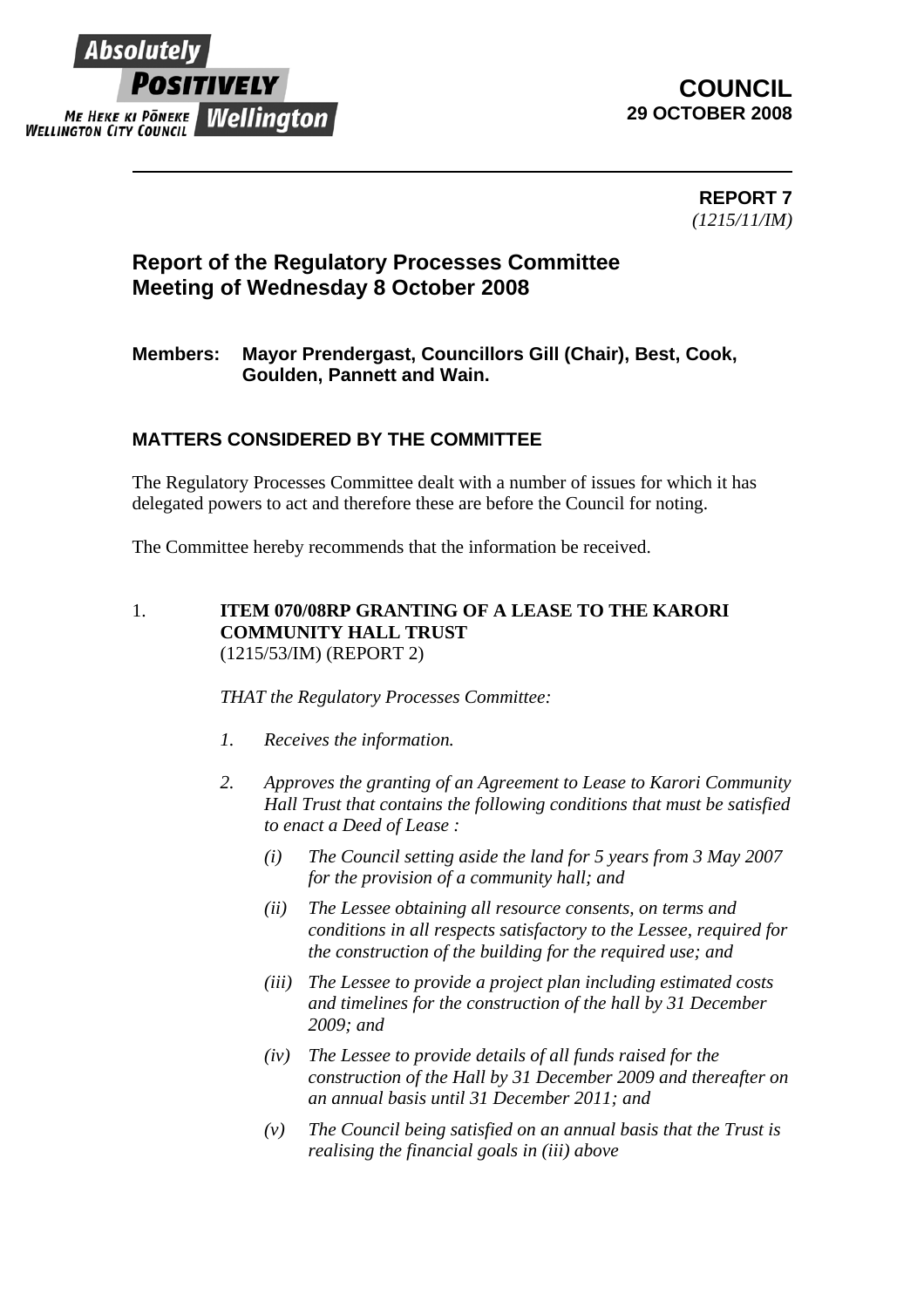*3. Approves, upon completion of the above conditions, the granting of a Deed of Lease to Karori Community Hall Trust which is consistent with Council's Lease Policy.* 

| <b>Location</b>                             | <b>Term</b>                                      | <b>Annual Rental</b>                                | Annual<br><b>Maintenance</b><br>Fee | Type of<br>Lease |
|---------------------------------------------|--------------------------------------------------|-----------------------------------------------------|-------------------------------------|------------------|
| Land at 7<br>Beauchamp<br>Street,<br>Karori | 10 years<br>$+ one$<br>renewal<br>of 10<br>vears | \$180 per annum, on<br>commencement of<br>the lease | N/A                                 | Ground lease     |

- *4. Notes that :* 
	- *(a) Any approval to grant a lease is conditional upon appropriate consultation with iwi;*
	- *(b) Minister of Conservation approval is not required as the land does not have Reserve status.*
- *5. Note that a letter will be sent to the Karori Community Hall Trust to explain the options that the Trust has under the existing policy to apply to Council for a fresh lease.*

# 2. **ITEM 071/08RP GRANTING OF A FRESH PREMISES LEASE TO THE BROOKLYN COMMUNITY ASSOCIATION INCORPORATED**

(1215/53/IM) (REPORT 1)

*THAT the Regulatory Processes Committee:* 

- *1. Receives the information.*
- *2. Approves, subject to the conditions noted below, the granting of a new lease to the following group under the Local Government Act 2002, subject to the surrender of the existing lease.*

| <b>Location</b> | <b>Term</b>  | Annual   | Annual                 | Type of      |
|-----------------|--------------|----------|------------------------|--------------|
|                 |              | Rental   | <b>Maintenance Fee</b> | <b>Lease</b> |
| Land at         | 10 years $+$ | $$231 +$ | N/A                    | Ground       |
| $18-26$         | one renewal  | GST per  |                        | lease        |
| Harrison        | of 10 years  | annum    |                        |              |
| Street,         |              |          |                        |              |
| <b>Brooklyn</b> |              |          |                        |              |

*3. Any approval to grant fresh leases is conditional upon: (a) Appropriate consultation with iwi;*